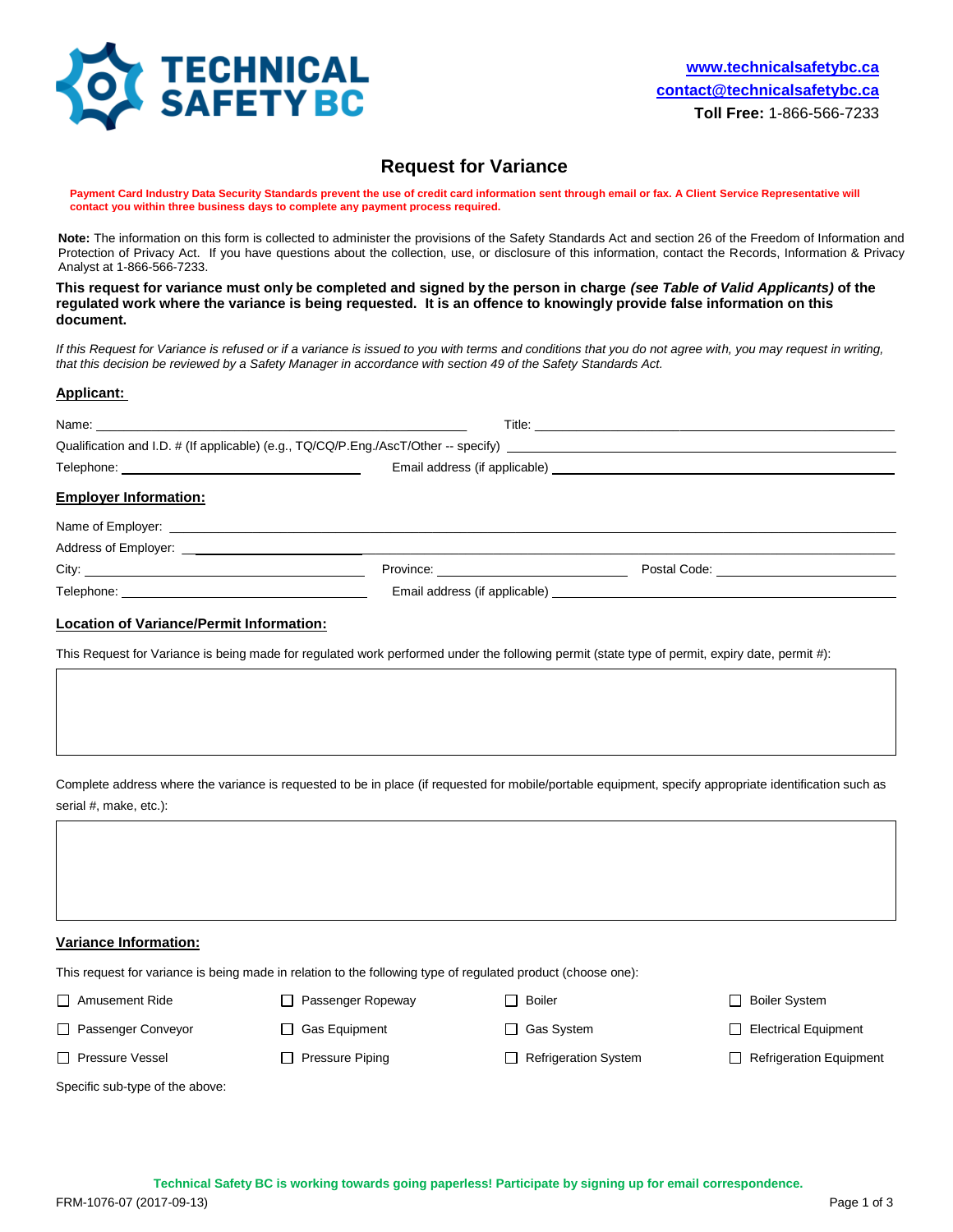Specify specific applicable regulation/code (s) that variance is sought from:

Identify the safety objectives, by section as specified above, of the applicable regulations and codes:

Specify the alternative means by which it is proposed to meet the safety objectives:

Provide any evidence that the alternative will meet the objectives identified:

*I certify that I am the person in charge of the work described in this request for variance and am authorized to make this request on behalf of my employer. I agree to indemnify and save harmless the British Columbia Safety Authority (the Authority) and the staff of the said Authority against all claims, liabilities, judgments, costs and expenses of whatsoever kind which may accrue against the said Authority and staff in connection with any work under the authority of this request for variance.*

Checking this box and submitting this form to Technical Safety BC **via email** constitutes your authorization. This has the same effect as submitting a handwritten signature.

**Signature:** \_\_\_\_\_\_\_\_\_\_\_\_\_\_\_\_\_\_\_\_\_\_\_\_\_ \_\_\_\_\_\_\_\_\_\_\_ \_\_\_\_\_\_ **Date:** \_\_\_\_\_\_\_\_\_ \_\_\_\_\_\_\_\_\_\_\_\_\_\_\_\_\_\_\_\_\_\_\_\_\_\_\_\_